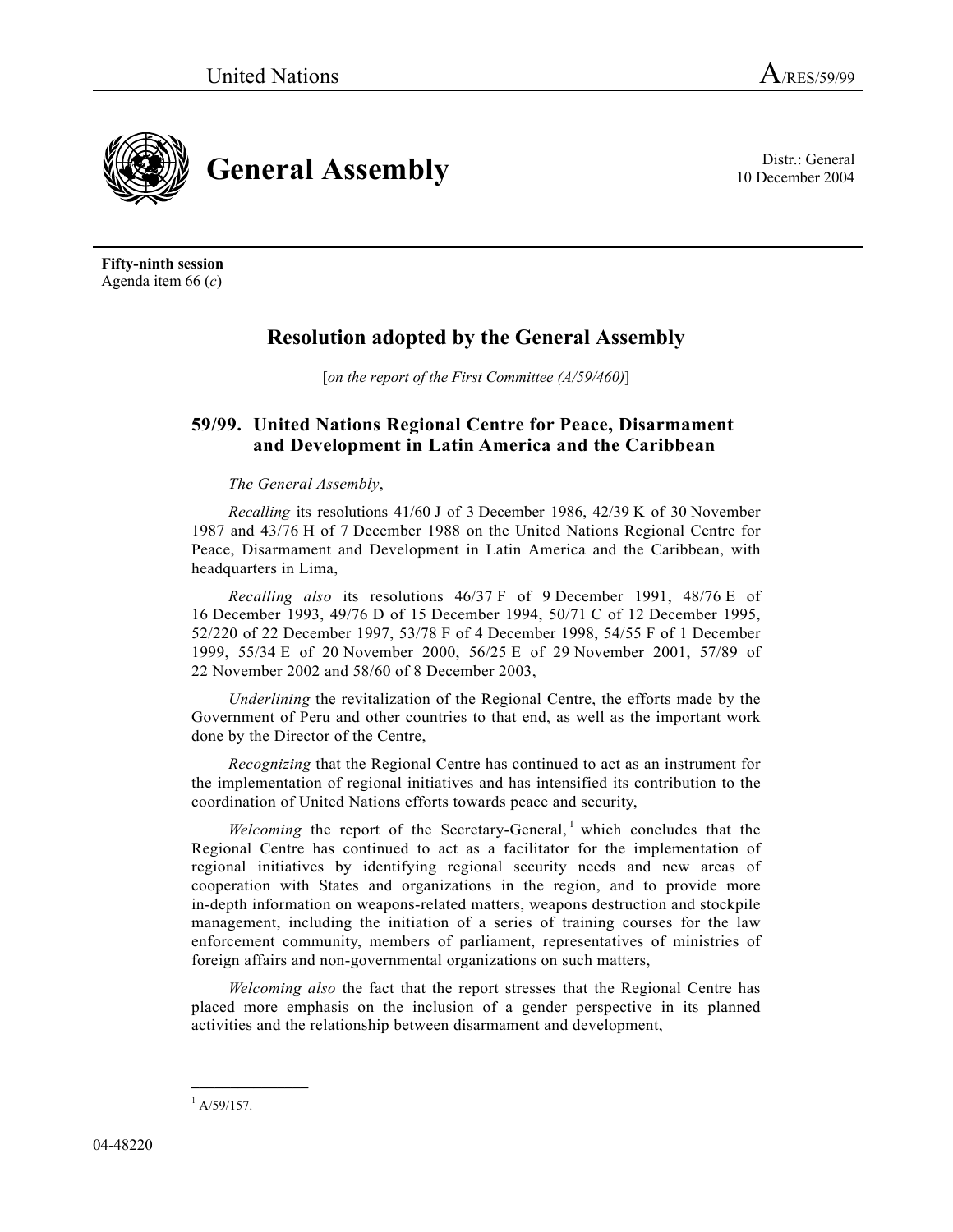*Welcoming further* the report of the Group of Governmental Experts on the relationship between disarmament and development, established pursuant to General Assembly resolution 57/65 of 22 November  $2002$ ,<sup>2</sup> which is of utmost interest with regard to the role that the Regional Centre plays in promoting the issue in the region in pursuit of its mandate to promote economic and social development related to peace and disarmament,

*Noting* that security and disarmament issues have always been recognized as significant topics in Latin America and the Caribbean, the first inhabited region in the world to be declared a nuclear-weapon-free zone,

*Welcoming* the support provided by the Regional Centre to strengthening the nuclear-weapon-free zone established by the Treaty for the Prohibition of Nuclear Weapons in Latin America and the Caribbean (Treaty of Tlatelolco), $3$  as well as to promoting and assisting the ratification and implementation of existing multilateral agreements related to weapons of mass destruction and to promoting peace and disarmament education projects during the period under review,

*Bearing in mind* the important role that the Regional Centre can play in promoting confidence-building measures, arms control and limitation, disarmament and development at the regional level,

*Bearing in mind also* the importance of information, research, education and training for peace, disarmament and development in order to achieve understanding and cooperation among States,

*Recognizing* the need to provide the three United Nations regional centres for peace and disarmament with sufficient financial resources and cooperation for the planning and implementation of their programmes of activities,

 1. *Reiterates its strong support* for the role of the United Nations Regional Centre for Peace, Disarmament and Development in Latin America and the Caribbean in the promotion of United Nations activities at the regional level to strengthen peace, stability, security and development among its member States;

 2. *Expresses its satisfaction and congratulates* the Regional Centre for the expansion of the vast range of activities carried out in the last year in the fields of peace, disarmament and development, and requests the Regional Centre to take into account the proposals to be submitted by the countries of the region in promoting confidence-building measures, arms control and limitation, transparency, disarmament and development at the regional level;

 3. *Expresses its appreciation* for the political support and financial contributions to the Regional Centre, which are essential for its continued operation;

 4. *Invites* all States of the region to continue to take part in the activities of the Regional Centre, proposing items for inclusion in its programme and making greater and better use of the potential of the Centre to meet the current challenges facing the international community with a view to fulfilling the aims of the Charter of the United Nations in the fields of peace, disarmament and development;

 5. *Recognizes* that the Regional Centre has an important role in the promotion and development of regional initiatives agreed upon by the countries of

**\_\_\_\_\_\_\_\_\_\_\_\_\_\_\_** 

 $2$  See A/59/119.

<sup>3</sup> United Nations, *Treaty Series*, vol. 634, No. 9068.